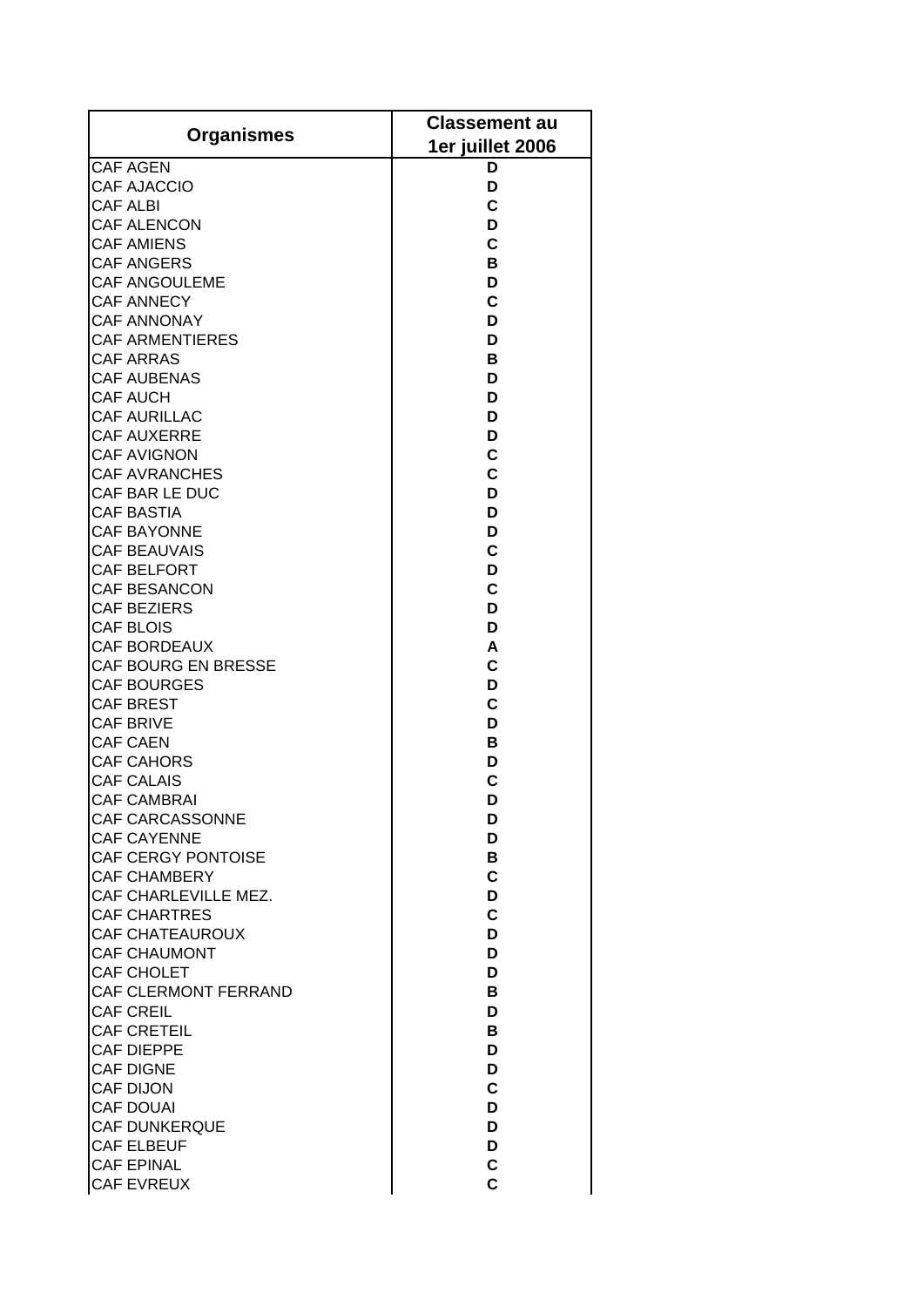CAF EVRY CAF FOIX CAF FORT DE FRANCE CAF GAP CAF GRENOBLE CAF GUERET CAF LA ROCHE SUR YON CAF LA ROCHELLE CAF LA ROCHELLE (Peche Mar.) CAF LAVAL CAF LE HAVRE CAF LE MANS CAF LE PUY CAF LILLE CAF LIMOGES CAF LYON CAF MACON CAF MARSEILLE CAF MAUBEUGE CAF MELUN CAF MENDE CAF METZ CAF MONT DE MARSAN CAF MONTAUBAN CAF MONTBELIARD CAF MONTPELLIER CAF MOULINS CAF MULHOUSE CAF NANCY CAF NANTERRE CAF NANTES CAF NEVERS CAF NICE CAF NIMES CAF NIORT CAF ORLEANS CAF PARIS CAF PAU CAF PERIGUEUX CAF PERPIGNAN CAF POINTE A PITRE CAF POITIERS CAF QUIMPER CAF REIMS CAF RENNES CAF ROANNE CAF RODEZ CAF ROSNY SOUS BOIS CAF ROUBAIX CAF ROUEN CAF SOISSONS CAF ST BRIEUC CAF ST CLAUDE CAF ST DENIS CAF ST ETIENNE CAF ST QUENTIN

**B D C D B D C C D D C C D B C A C A D B D B D D D B D B B A B D B B D C A C D C B C D C B D D A B B D C D B B D**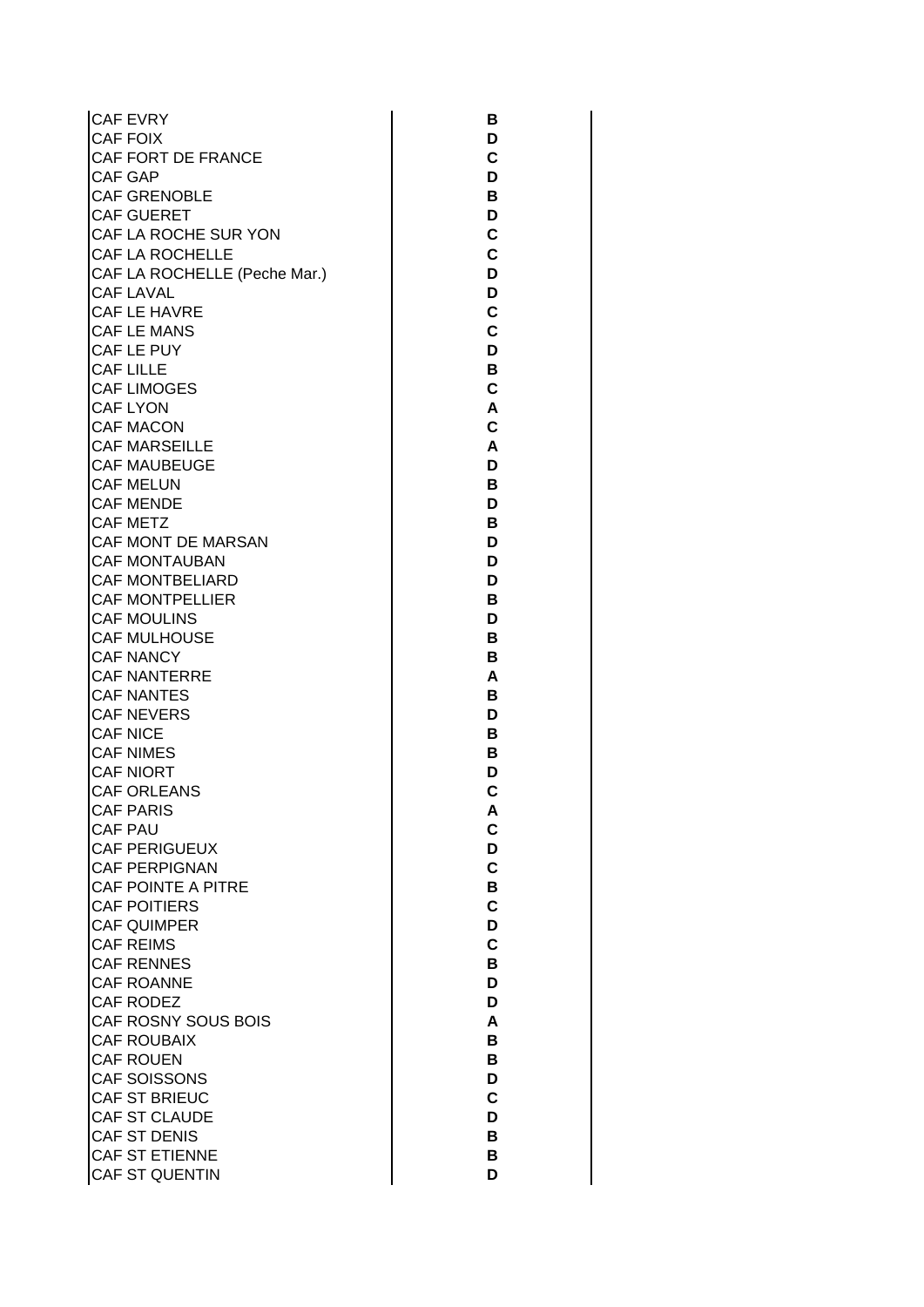CAF ST.QUENTIN EN YVEL. CAF STRASBOURG CAF TARBES CAF TOULON CAF TOULOUSE CAF TOURS CAF TROYES CAF VALENCE CAF VALENCIENNES CAF VANNES CAF VESOUL CAF VIENNE CAF VILLEFRANCHE/SAONE CGSS CAYENNE CGSS FORT DE FRANCE CGSS POINTE A PITRE CGSS ST DENIS CPAM AGEN CPAM AJACCIO CPAM ALBI CPAM ALENCON CPAM AMIENS CPAM ANGERS CPAM ANGOULEME CPAM ANNECY CPAM ANNONAY CPAM ARMENTIERES CPAM ARRAS CPAM AUCH CPAM AURILLAC CPAM AUXERRE CPAM AVIGNON CPAM BAR LE DUC CPAM BASTIA CPAM BAYONNE CPAM BEAUVAIS CPAM BELFORT CPAM BESANCON CPAM BEZIERS CPAM BLOIS CPAM BOBIGNY CPAM BORDEAUX CPAM BOULOGNE SUR MER CPAM BOURG EN BRESSE CPAM BOURGES CPAM BREST CPAM CAEN CPAM CAHORS CPAM CALAIS CPAM CAMBRAI CPAM CARCASSONNE CPAM CERGY PONTOISE CPAM CHAMBERY CPAM CHARLEVILLE MEZ. CPAM CHARTRES CPAM CHATEAUROUX

| В                   |
|---------------------|
|                     |
|                     |
|                     |
| Г<br>I              |
|                     |
| В                   |
|                     |
| B                   |
| C                   |
|                     |
| D                   |
| C                   |
|                     |
| C                   |
|                     |
| B                   |
| D                   |
|                     |
| D                   |
| D                   |
|                     |
| C                   |
|                     |
| В                   |
| в                   |
|                     |
| в                   |
| D<br>$\blacksquare$ |
|                     |
| D<br>J              |
|                     |
| $\mathsf{C}$        |
| D                   |
|                     |
| B                   |
| $\overline{c}$      |
|                     |
| C                   |
|                     |
| в                   |
| D                   |
|                     |
| I<br>້              |
| D                   |
|                     |
| D                   |
|                     |
|                     |
| נ<br>I              |
|                     |
| C                   |
|                     |
|                     |
| Ľ                   |
| D                   |
|                     |
| C                   |
|                     |
| $\overline{C}$      |
| D                   |
|                     |
| D                   |
| Ć                   |
|                     |
| D                   |
| A                   |
|                     |
| A                   |
|                     |
| D                   |
| $\mathbf C$         |
|                     |
| D                   |
| $\mathbf C$         |
|                     |
| B                   |
|                     |
| D                   |
| $\mathbf C$         |
|                     |
| D                   |
| C                   |
|                     |
| B                   |
| $\mathbf C$         |
|                     |
| D                   |
|                     |
| $\mathbf c$<br>D    |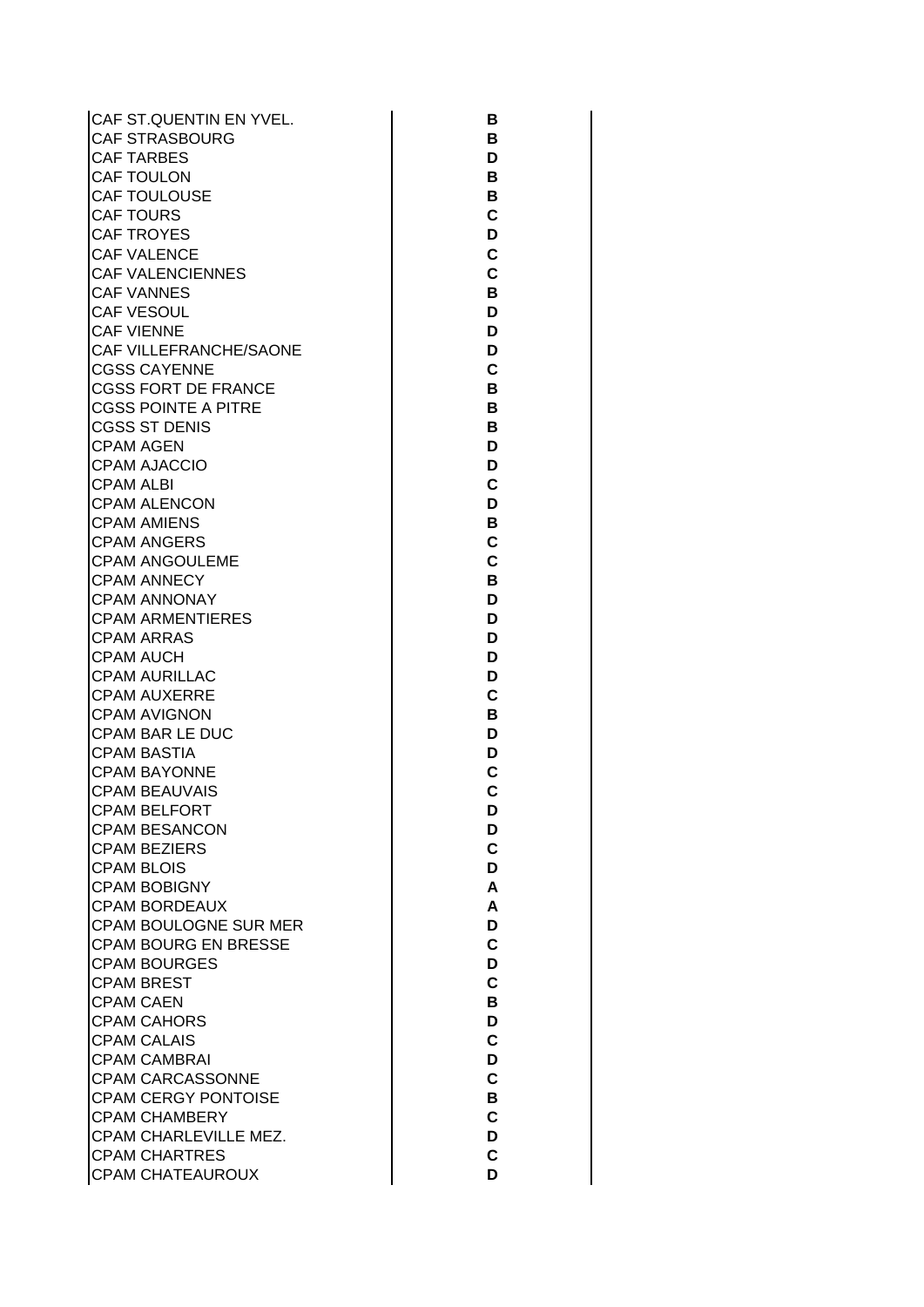CPAM CHAUMONT CPAM CHOLET CPAM CLERMONT FERRAND CPAM COLMAR CPAM CREIL CPAM CRETEIL CPAM DIEPPE CPAM DIGNE CPAM DIJON CPAM DOUAI CPAM DUNKERQUE CPAM ELBEUF CPAM EPINAL CPAM EVREUX CPAM EVRY CPAM FOIX CPAM GAP CPAM GRENOBLE CPAM GUERET CPAM HAGUENAU CPAM LA ROCHE SUR YON CPAM LA ROCHELLE CPAM LAON CPAM LAVAL CPAM LE HAVRE CPAM LE MANS CPAM LE PUY CPAM LENS CPAM LILLE CPAM LIMOGES CPAM LONGWY CPAM LONS LE SAUNIER CPAM LYON CPAM MACON CPAM MARSEILLE CPAM MAUBEUGE CPAM MELUN CPAM MENDE CPAM METZ CPAM MONT DE MARSAN CPAM MONTAUBAN CPAM MONTBELIARD CPAM MONTPELLIER CPAM MOULINS CPAM MULHOUSE CPAM NANCY CPAM NANTERRE CPAM NANTES CPAM NEVERS CPAM NICE CPAM NIMES CPAM NIORT CPAM ORLEANS CPAM PARIS CPAM PAU CPAM PERIGUEUX

**D D B D C B D D C D D D C B B D D B D D B B D D C C D B B C D D A C A D B D C D D D B C C B A B D B B D B A C C**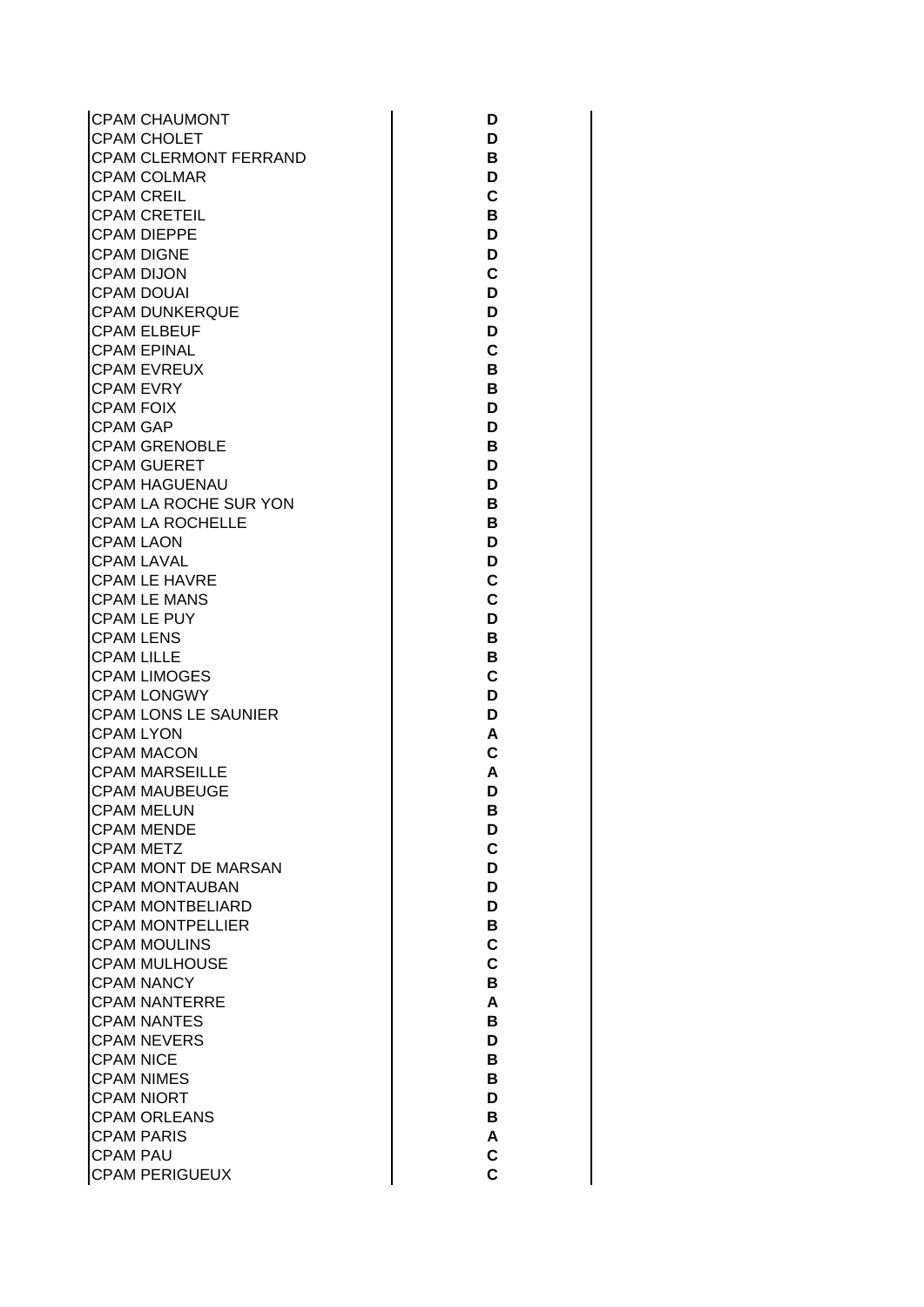| <b>CPAM PERPIGNAN</b>        |
|------------------------------|
| <b>CPAM POITIERS</b>         |
| <b>CPAM PRIVAS</b>           |
| <b>CPAM QUIMPER</b>          |
| <b>CPAM REIMS</b>            |
| <b>CPAM RENNES</b>           |
| <b>CPAM ROANNE</b>           |
| CPAM RODEZ                   |
| <b>CPAM ROUBAIX</b>          |
| <b>CPAM ROUEN</b>            |
| <b>CPAM SARREGUEMINES</b>    |
| CPAM SELESTAT                |
| <b>CPAM ST BRIEUC</b>        |
| <b>CPAM ST ETIENNE</b>       |
| <b>CPAM ST LO</b>            |
| <b>CPAM ST NAZAIRE</b>       |
| CPAM ST QUENTIN              |
| <b>CPAM STRASBOURG</b>       |
| <b>CPAM TARBES</b>           |
| <b>CPAM THIONVILLE</b>       |
| <b>CPAM TOULON</b>           |
| <b>CPAM TOULOUSE</b>         |
| <b>CPAM TOURCOING</b>        |
| <b>CPAM TOURS</b>            |
| <b>CPAM TROYES</b>           |
| <b>CPAM TULLE</b>            |
| <b>CPAM VALENCE</b>          |
| CPAM VALENCIENNES            |
| <b>CPAM VANNES</b>           |
| <b>CPAM VERSAILLES</b>       |
| CPAM VESOUL                  |
| <b>CPAM VIENNE</b>           |
| CPAM VILLEFRANCHE/SAONE      |
| <b>CRAM BORDEAUX</b>         |
| <b>CRAM CLERMONT FERRAND</b> |
| <b>CRAM DIJON</b>            |
| I<br><b>CRAM LILLE</b>       |
| <b>CRAM LIMOGES</b>          |
| <b>CRAM LYON</b>             |
|                              |
| <b>CRAM MARSEILLE</b>        |
| <b>CRAM MONTPELLIER</b>      |
| <b>CRAM NANCY</b>            |
| <b>CRAM NANTES</b>           |
| <b>CRAM ORLEANS</b>          |
| <b>CRAM PARIS</b>            |
| <b>CRAM RENNES</b>           |
| <b>CRAM ROUEN</b>            |
| <b>CRAM STRASBOURG</b>       |
| <b>CRAM TOULOUSE</b>         |
| <b>CRAV STRASBOURG</b>       |
| <b>URSSAF AGEN</b>           |
| <b>URSSAF AISNE</b>          |
| <b>URSSAF AJACCIO</b>        |
| <b>URSSAF ALBI</b>           |
| <b>URSSAF ALENCON</b>        |
| <b>URSSAF AMIENS</b>         |

| C<br>;             |  |
|--------------------|--|
| C                  |  |
| D                  |  |
| C                  |  |
| (                  |  |
| E                  |  |
|                    |  |
| ,                  |  |
| ς                  |  |
| в                  |  |
| C                  |  |
| $\mathsf{C}$       |  |
| $\mathbf$          |  |
| В                  |  |
| $\mathsf{C}$       |  |
| $\mathbf \epsilon$ |  |
| I<br>້             |  |
| B                  |  |
| D                  |  |
| D                  |  |
| в                  |  |
| B                  |  |
| כ                  |  |
| В                  |  |
| I                  |  |
| I                  |  |
| C                  |  |
| $\mathbf \zeta$    |  |
| B                  |  |
| B                  |  |
| D                  |  |
| )                  |  |
| )                  |  |
|                    |  |
| B                  |  |
|                    |  |
| A                  |  |
| B<br>A             |  |
|                    |  |
| A<br>B             |  |
| B                  |  |
| B                  |  |
| B                  |  |
| A                  |  |
| B                  |  |
| B                  |  |
| B                  |  |
| B                  |  |
| B                  |  |
| D                  |  |
| $\mathsf{C}$       |  |
| D                  |  |
| D                  |  |
| D                  |  |
| $\mathsf{C}$       |  |
|                    |  |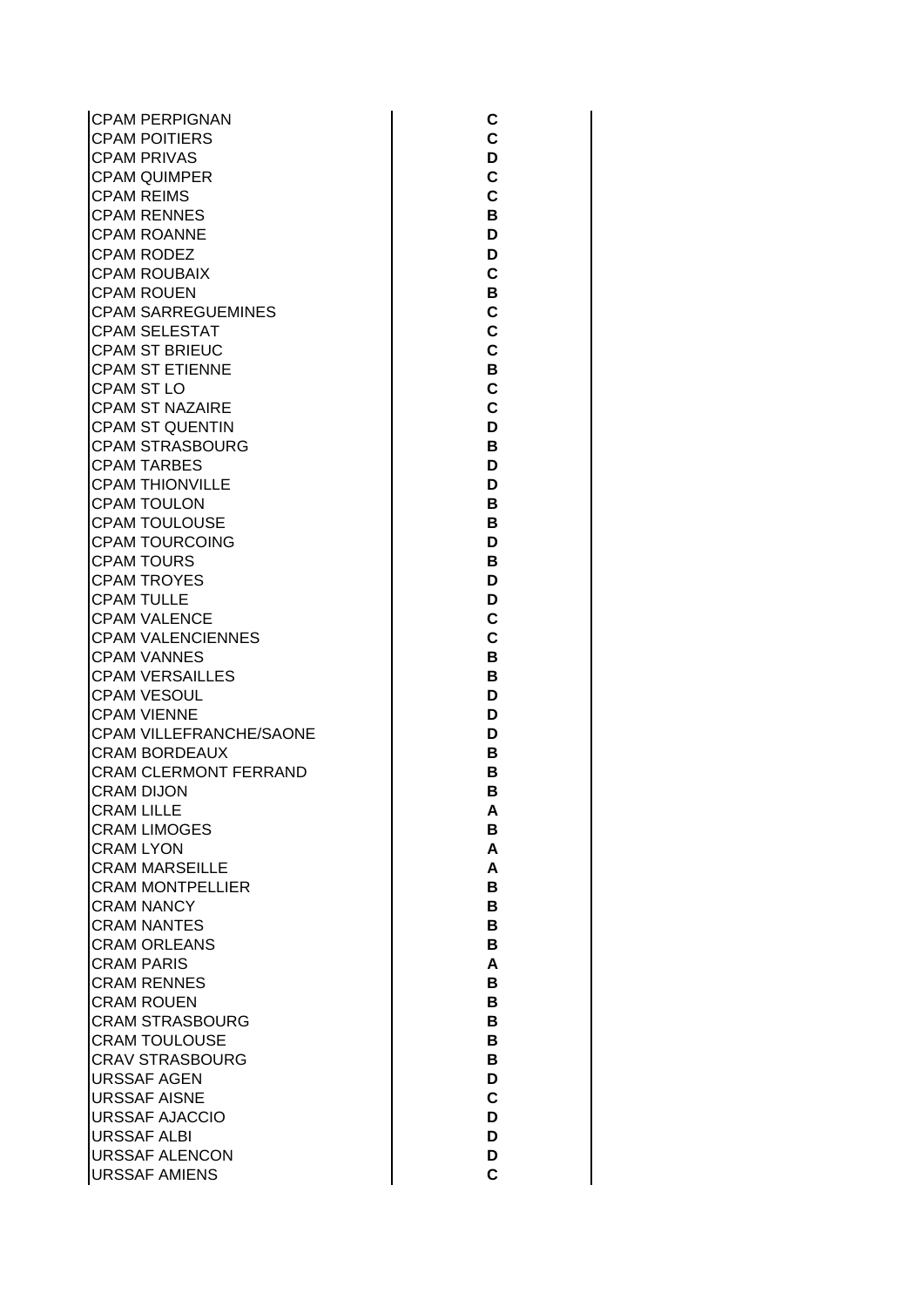| <b>URSSAF ANGERS</b>          |
|-------------------------------|
| URSSAF ANGOULEME              |
| <b>URSSAF ANNECY</b>          |
| <b>URSSAF ARRAS</b>           |
| <b>URSSAF AUCH</b>            |
| <b>URSSAF AURILLAC</b>        |
| <b>URSSAF AUXERRE</b>         |
| <b>URSSAF AVIGNON</b>         |
| URSSAF BAR LE DUC             |
| <b>URSSAF BAYONNE</b>         |
| URSSAF BELFORT-MONTBELIARD    |
| <b>URSSAF BESANCON</b>        |
| <b>URSSAF BEZIERS</b>         |
| <b>URSSAF BLOIS</b>           |
| <b>URSSAF BORDEAUX</b>        |
| <b>URSSAF BOURG EN BRESSE</b> |
| <b>URSSAF BOURGES</b>         |
| <b>URSSAF BREST</b>           |
| <b>URSSAF CAEN</b>            |
| <b>URSSAF CAHORS</b>          |
| <b>URSSAF CALAIS</b>          |
| URSSAF CARCASSONNE            |
| <b>URSSAF CHAMBERY</b>        |
| URSSAF CHARLEVILLE MEZ.       |
| URSSAF CHARTRES               |
| URSSAF CHATEAUROUX            |
| <b>URSSAF CHAUMONT</b>        |
| <b>URSSAF CHOLET</b>          |
| URSSAF CLERMONT FERRAND       |
| <b>URSSAF DIEPPE</b>          |
| <b>URSSAF DIGNE</b>           |
| <b>URSSAF DIJON</b>           |
| <b>URSSAF DOUAI</b>           |
| <b>URSSAF EPINAL</b>          |
| <b>URSSAF EVREUX</b>          |
| <b>URSSAF FOIX</b>            |
| URSSAF GAP                    |
| <b>URSSAF GRENOBLE</b>        |
| <b>URSSAF GUERET</b>          |
| URSSAF LA ROCHE SUR YON       |
| <b>URSSAF LA ROCHELLE</b>     |
| <b>URSSAF LAVAL</b>           |
| <b>URSSAF LE HAVRE</b>        |
| <b>URSSAF LE MANS</b>         |
| <b>URSSAF LE PUY</b>          |
| <b>URSSAF LILLE</b>           |
| <b>URSSAF LIMOGES</b>         |
| <b>URSSAF LONS LE SAUNIER</b> |
| <b>URSSAF LYON</b>            |
| <b>URSSAF MACON</b>           |
| <b>URSSAF MARSEILLE</b>       |
| <b>URSSAF MELUN</b>           |
| <b>URSSAF MENDE</b>           |
| <b>URSSAF METZ</b>            |
| URSSAF MONT DE MARSAN         |
| <b>URSSAF MONTAUBAN</b>       |

**CDBBDDDCDDDDDBCDCBDCDCDDDDBDDCDDCDDBDBBDDCDBDDACABDBDD**